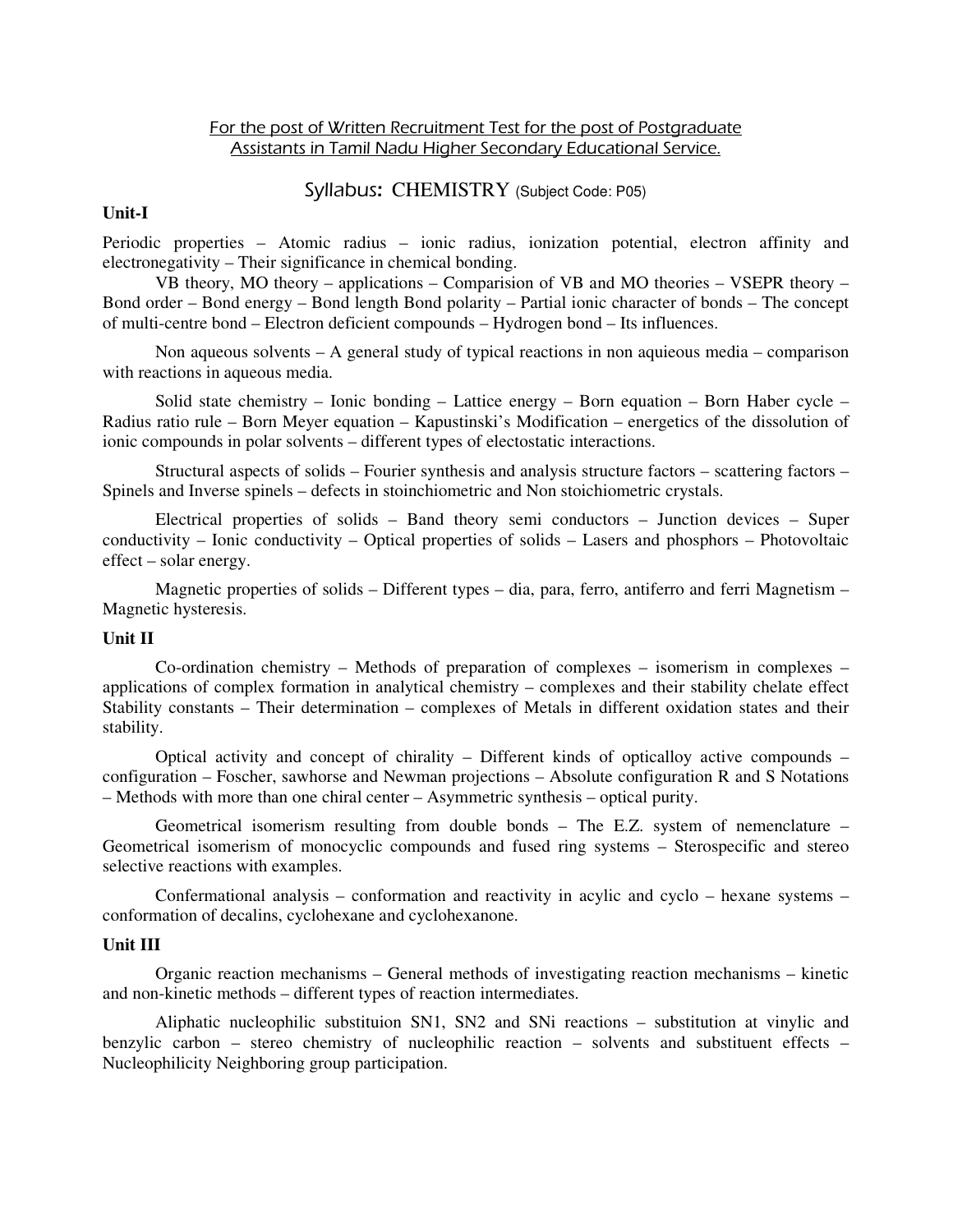Addition to double and triple bonds – Mechanism Hydration – Hydroboration – Hydroxiylation – epoxidation.

Elimination reactions E1, E2,  $E_1 \text{c}B$  Mechanism – Orientation effects in elimination reactions – stereo chemistry of elimination reactors - dehydration of alcohols – dehydro halogenation – cope elemination.

 Heterocyclics – synthesis and reactivity of furan, thiophene, pyrrole pyridine, quinoline, isoquinoline, Indole, flavenes, and anthocyanins – skraup synthesis – Fischer indole synthesis.

The chemistry ;of natural products structure elucidations and Biogenesis of the following:

Alkaloids : Reticulene, Reserpine, Morphine

Terpenoids : Zingiberene, Squalene, Lanosteroal

Steroids : Cholesterol, Oestrone, Progresterone

Carbohydrates: Maltose, Starch, Cellulose (biogenis not expected)

Structure and functions of biopolymer such as proteins and Nucleic acids – Primary, Secondary and tertiary structures of proteins – Mechanism of Enzyme action – DNA and RNA.

### **Unit IV**

 The old quantum theory – Inadequacy of classical mechanics – Failure of classical mechanics – success of quantum hypothesis explaining black body radiation – Photo electric effect – the hydrogen spectrum – Bohr's explanation of hydrogen spectrum – Failure of Bohr's model.

 De broglie's postulates of Matter waves – experimental observation of matter waves – Heisenberg's uncertainly principle – wave particle dualism – Davisson, Garmer experiments – Postulates of quantum mechanics – Time dependent schrodinger equation – Needs of an acceptable wave function – Physical significance of Psi function.

 Operators in quantum mechanics. Operator algebra – Linear and Hermitian operators –m Eigen functions and Eigen values – Hamiltonian operators – Angular momentum.

 Application of schrodinger equation – particle in one and three dimensional boxes – quantum mechanical results for a simple harmonic oscillaltor and rigid rotator - approxination methods – perturbation methods – variation method – VB and MO methods.

 Symmetry elements and symmetry operations – Point groups – representation of groups reducible and irreducible representations characters tables – Orthogonality theorem and its consequences.

 Symmetry selection rule for IR and Ramanspectra – Systematic procedure for determining symmetries of normal modes of vibration – symmetry applied to MO theory and orbital hybridization.

#### **Unit V**

Thermodynamic equations of state – closed and open systems – partial molal quantities – chemical potential with temperature and pressure – third law of thermodynamics.

 Fugacity – methods of determination – activity and activity co-efficient – standard states for gases, liquids – solids and solutions – mean activity co-efficients of electrolytes.

Maxwell's distribution of molecular velocities – derivation of expression for average, most probable and rcot mean square velocities – Microstates Macrostates – partial functions – Sackur tetrode equation – statistical approach to the third law of Thermodynamics – Maxwell Boltzmann – Bose Einstein and Fermi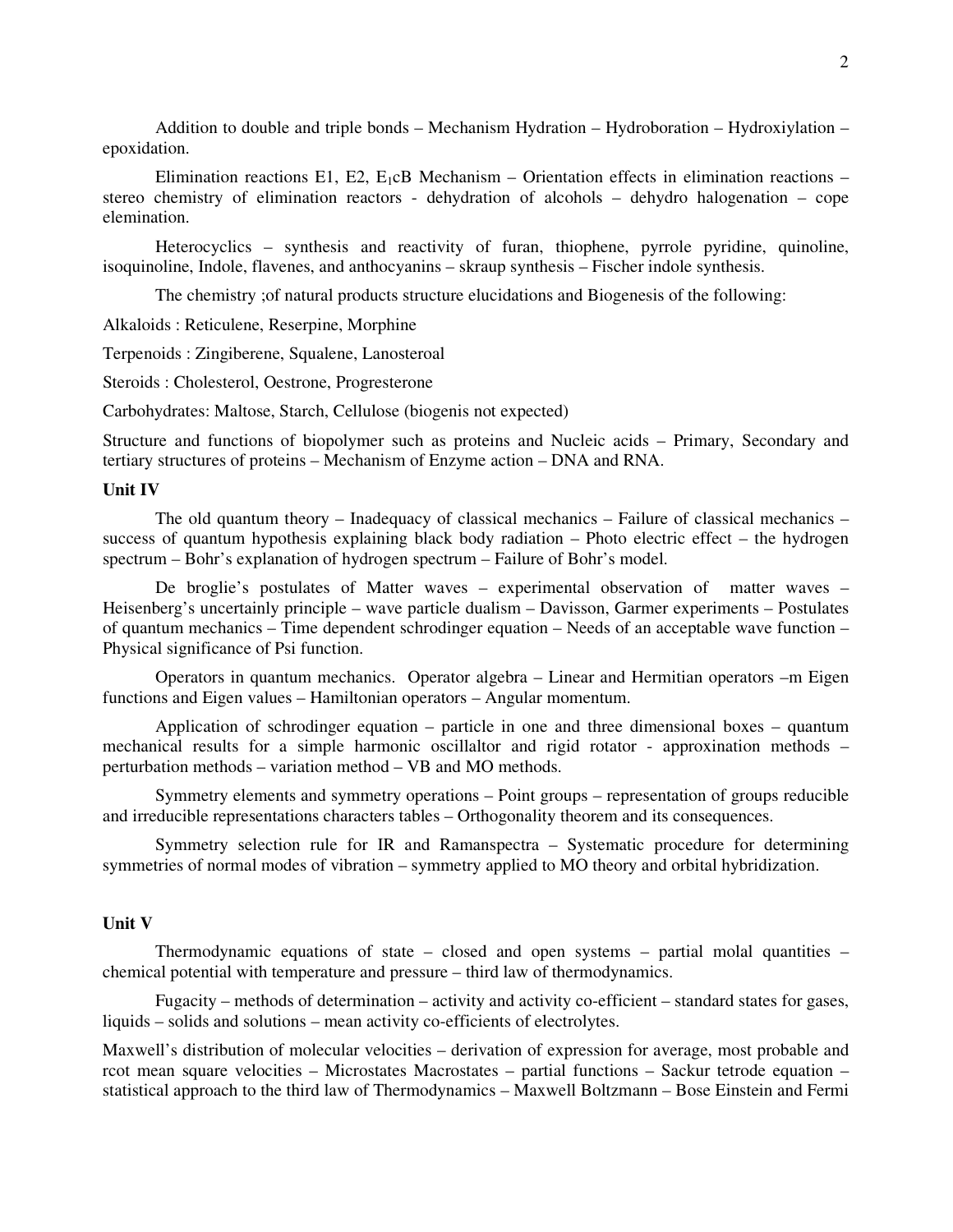Dirace statistics – Heat capacities of solids – Einstein and Debye Models Low temperature – Negative absolute temperature.

 Chemical equilibrium – thermodynamic derivation of equilibrium constant – standard free energy – calculations.

 Phase equilibrium – thermodynamic derivation of phase rule application of phase rule – three component systems.

 Chromotography – column, paper, thinlayer, gas-liquid, High pressure liquid chromatography HPLC principle and applications.

 Thermal analysis – different thermal analysis (DTA) – Principle and applications – thermogravimetric analysis (TGA) Principle and application.

Chemical crystallography – Diffraction methods – X ray Neutron, electron diffraction methods. Principle and applications.

Polarimetry – Circular ichroism – Optical Rotatory dispersion (ORD) Principle and applications.

## **Unit VI**

 Nuclear – chemistry – Nuclear nadii spin and moments – Nuclear structure – Nuclear forces – Nuclear stability – Nuclear modes – Modes of Radioactivity decay. Nuclear isomerisation Nuclear Reaction Energy – Coulomb barrier cross section – excitation function – Radiactive Equiliberia – Types of Neclear reactions – Nuclear fision Nuclear Reactors – Atomic Power Project in India – Radiation hazards – Radiation desimetry – Nuclear fusion – Stellar Energy.

 Application of Radioactivity – Tracer Techniques – Neutron - Activation analysis – Isotope Dilution Analysis – Interaction of radiation with matter – Range of alpha and beta particles – Absorption co-efficient,.

 Orgnometallic compounds – Metallecences – Arene complexes – Nonaromatie olefins and acetylenes complexes – catalysis by organometallic compounds Wilkinson's catalyst – Oxoprocess – wecker process – Ziegler – Natta catalysis.

 Inorganic photo chemistry – Photochemical reactions of coordination and organ metallic compounds – Properties of excited states – charge transfer photo Oxidation, photo reduction, photo substitution, photo isomerisation - Photo chemical conversion – Solar energy.

### **Unit VII**

Term symbols and term states  $-D_n$  - ions energy levels – Diagrams weakfield and strong field and strong field concepts – spin orbit coupling – The Nephelanxetic effect charge transfer spectra – Applications of UV, IR, NMR, BSR and mossbaver spectroscopy techniques in the study of co-ordination chemistry.

 Magnetic interactions – Magnetic susceptibilities determination – application in co-ordination chemistry. Application of VB, MO, CF and LF theories in co-ordination chemistry – Group theoretical approach – splitting of d-orbitals – spectro-chemical series – concept of weak and strong fields – Thermodynamic and chemical effect of d-orbitals splitting – Jahn Teller distortion.

 Nuclear Magnetic Resonance Spectroscopy – Theory – Study of PMR – chemical shift – Type of shielding – Spin-spin coupling spin decoupling – spplications to simple natural products.